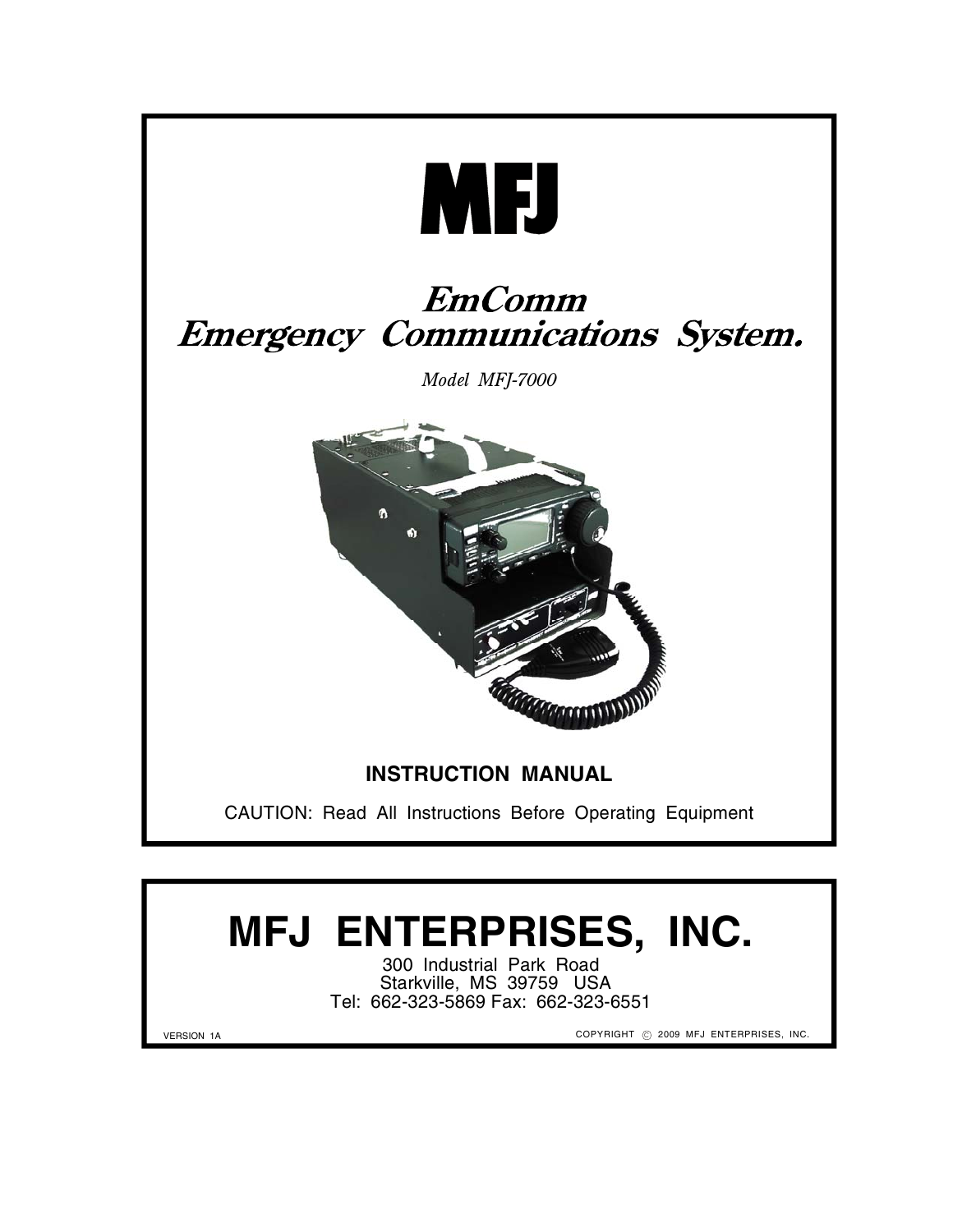#### **Introduction**

The MFJ-7000 is an all in one box built for the Icom IC-7000 transceiver that allows it to become a emergency communication station. Just connect the antenna of your choice and a power source and you are ready to operate. The built in voltage conditioner allows full power SSB operation from limited power source such as a vehicle accessory plug. The built in antenna tuner lets you rapidly tune any antenna automatically: unbalanced or single-wire. MFJ's exclusive *InstantRecall*TM, *IntelliTune*TM and *AdaptiveSearch*TM algorithms give you fast automatic tuning with more than 2500 non-volatile *VirtualAntenna*TM memories. .

The tuner includes a highly efficient switching L-network with wide matching capability, 1.8 to 30 MHz coverage, a radio interface port, and heavy-duty 10 amp/1000 volt relays. It is rated at 200 watts SSB/CW.

A maximum of 256 values of inductance and 256 values of capacitance are available. With the capacitance switched between the input and output side, this provides a total of 131,072 L/C tuning combinations. The nominal tuning ranges are 0 to 24 μH and 0 to 3900 pF.

The MFJ-7000 learns and remembers. When you push the tune button on the IC-7000, it automatically adjusts for minimum SWR and remembers the frequency and tuner settings, safely stored in non-volatile memory. The next time you operate on that frequency (or close to it), the tuner settings are instantly restored and you're ready to operate in milliseconds.

When you push the tune button, MFJ's *InstantRecall*<sup>TM</sup> checks its memory to see if you have operated on that frequency before. If so, tuning is instantaneous and you're ready to operate. If not, MFJ's *IntelliTune*TM algorithm (based on MFJ's famous SWR Analyzer technology) kicks in. It measures the complex impedance of your antenna. Next, it calculates the components it needs and instantly snaps them in. Finally, it fine-tunes to minimize SWR, and you're ready to operate- -all in a fraction of a second.

If the antenna impedance is not within the tuner's measurement range, MFJ's *AdaptiveSearch*<sup>TM</sup> algorithm goes into action. Frequency is measured and relevant components values are determined. Only those values are searched for fast tuning. If it still cannot find a match, the search is performed again using a different search pattern.

The tuners enter a "sleep" mode when idle and when no transmit signal is present, turning off the microprocessor clock to avoid the generation of spurious signals.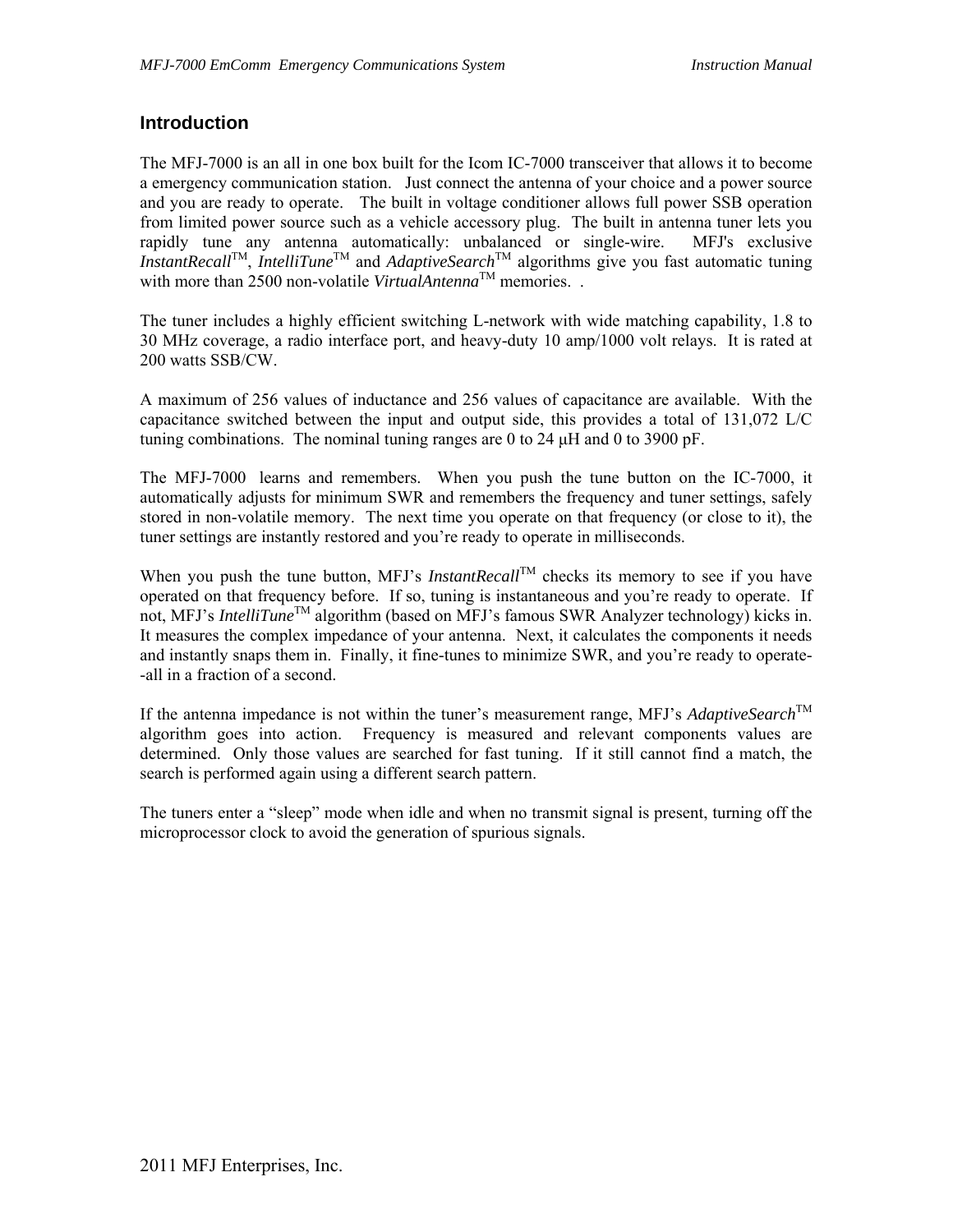#### **Features**

- Onboard 3/8 HF antenna mount for use with mobile antennas.
- Coax connector for using external mounted antennas.
- Front mounted antenna selector switch.
- Independent tuner memories for each antenna port.
- Microphone storage slot under radio.
- Automatically matches antennas from 6 to 1600 ohms impedance (SWR up to 32:1)
- Tune in less than 15 seconds, usually less than 5 seconds
- Over 2500 non-volatile memories for tuner settings
- Highly efficient switching L-network matching circuit
- •

#### **Specifications**

- Impedance matching range: 6 to 1600 ohms
- SWR matching range: up to 8:1 for  $\leq$  50 ohms and up to 32:1 for  $>$  50 ohms
- Capacitance range: 0 to 3961 pF nominal (256 values)
- Inductance range: 0 to 24.86  $\mu$ H nominal (256 values)
- Relay rating: 10 amp 1000 volts
- Relay electrical life: 100,000 operations
- Relay mechanical life: 10 million operations
- Memory endurance: 1 million erase/write cycles
- Memory data retention:  $> 200$  years
- Power requirements: 12 15 volts DC

† Specifications and design are subject to change without notice.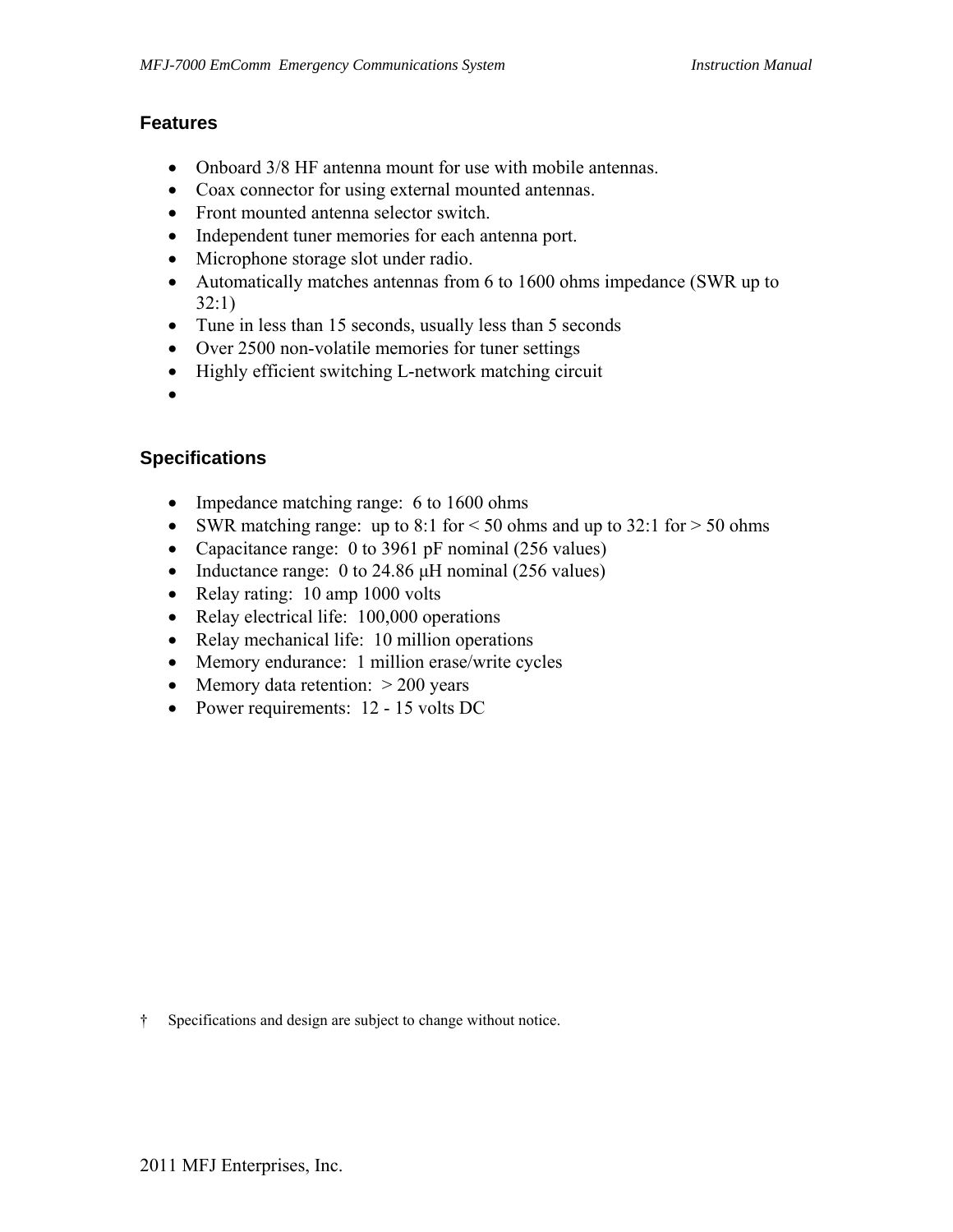#### **Fast Start**

#### *WARNING*

- *Never* **operate Onboard HF and VHF/UHF antenna at the same time. This will damage your transceiver.**
- **Do not touch the 3/8 antenna or antenna mount or the counterpoise wire when transmitting on this port. Serious RF burns can result.**
- *Disconnect* **all antennas from the MFJ-7000 during lightning storms.**
- *Always* **tune with low power (2-10 watts) by pushing the tune button on the IC-7000. Apply maximum power only after tuning up.**
- **Do** *not* **transmit with a high SWR for extended periods of time.**



- 1. The MFJ-7000 comes pre-assembled at the factory for easy initial setup. You will need only a #2 Phillips screwdriver to mount your radio.
- 2. Remove the front radio cover, the handle plate and the access plate on top of the unit. You will use the Icom supplied mounting screws that came with your radio to secure it into the MFJ-7000. Disconnect the microphone and face of the radio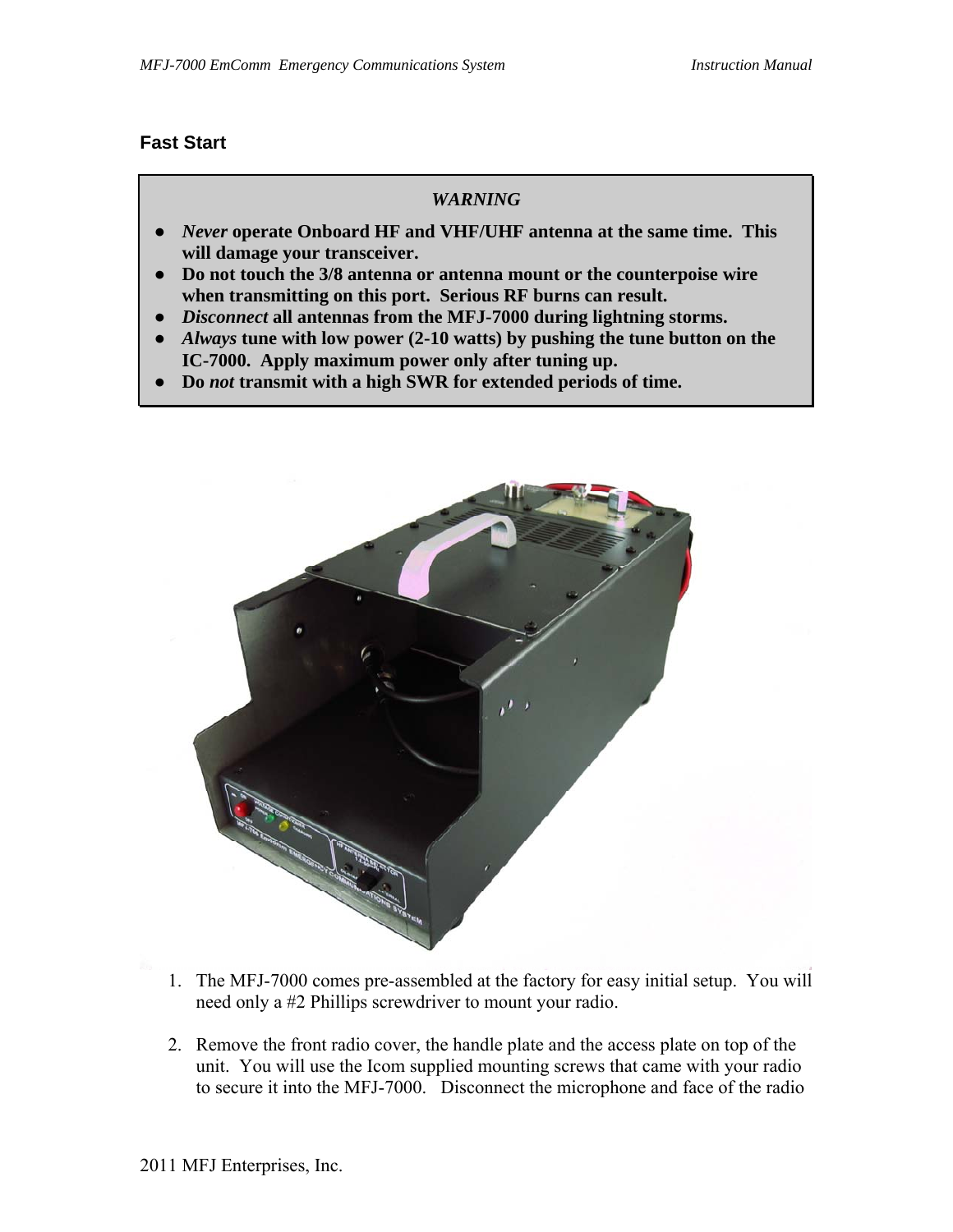from the body of the IC-7000 before you begin. This will make mounting easier and prevent any scratches to the face.

- 3. Before you slide the radio into place, you must first connect the HF and VHF/UHF coax connectors from the MFJ-7000 to the back of your radio. The HF connector comes from the tuner box located on the bottom of the unit. It is labeled HF and should be connected to the top connector (HF connector) on your IC-7000. The VHF/UHF connector comes from the top mounted SO-239 and is labeled VHF/UHF. This connector should be connected to the bottom (VHF) connector. Make sure that these connections are tight as they will not be easily accessible when the radio is mounted.
- 4. Slide the radio in place from the front of the MFJ-7000. Make sure the rest of the connectors are pushed to the back of the unit so they do not interfere with the mounting of the radio. You may lay the unit on its side to prevent having to hold the radio in place while attempting to align the holes. There are two fiber spacers glued to the side of the MFJ-7000. Be careful not to dislodge these when sliding the radio into place. Slightly pushing the sides of the unit apart will help when inserting it.
- 5. When you have the unit aligned, hand insert the Icom mounting screw in all four places. If the radio is aligned correctly, the CW volume and pitch controls should be accessible from the right side of the unit.
- 6. Verify that the two remaining connectors are not caught between the bottom of the radio and the end plate at the back of the IC-7000. You may secure the radio mounting screws with the #2 Phillips screwdriver if they are free.
- 7. Connect the remaining main power plug and the tuner interface connector to your IC-7000. Pay close attention to these as they will only go one way.
- 8. Double check all your connections and verify that they are secure and correctly inserted.
- 9. Reinstall the access panel and handle plate. Make sure to use the thumb screws for the access plate. You may need to access the back of the radio in the field.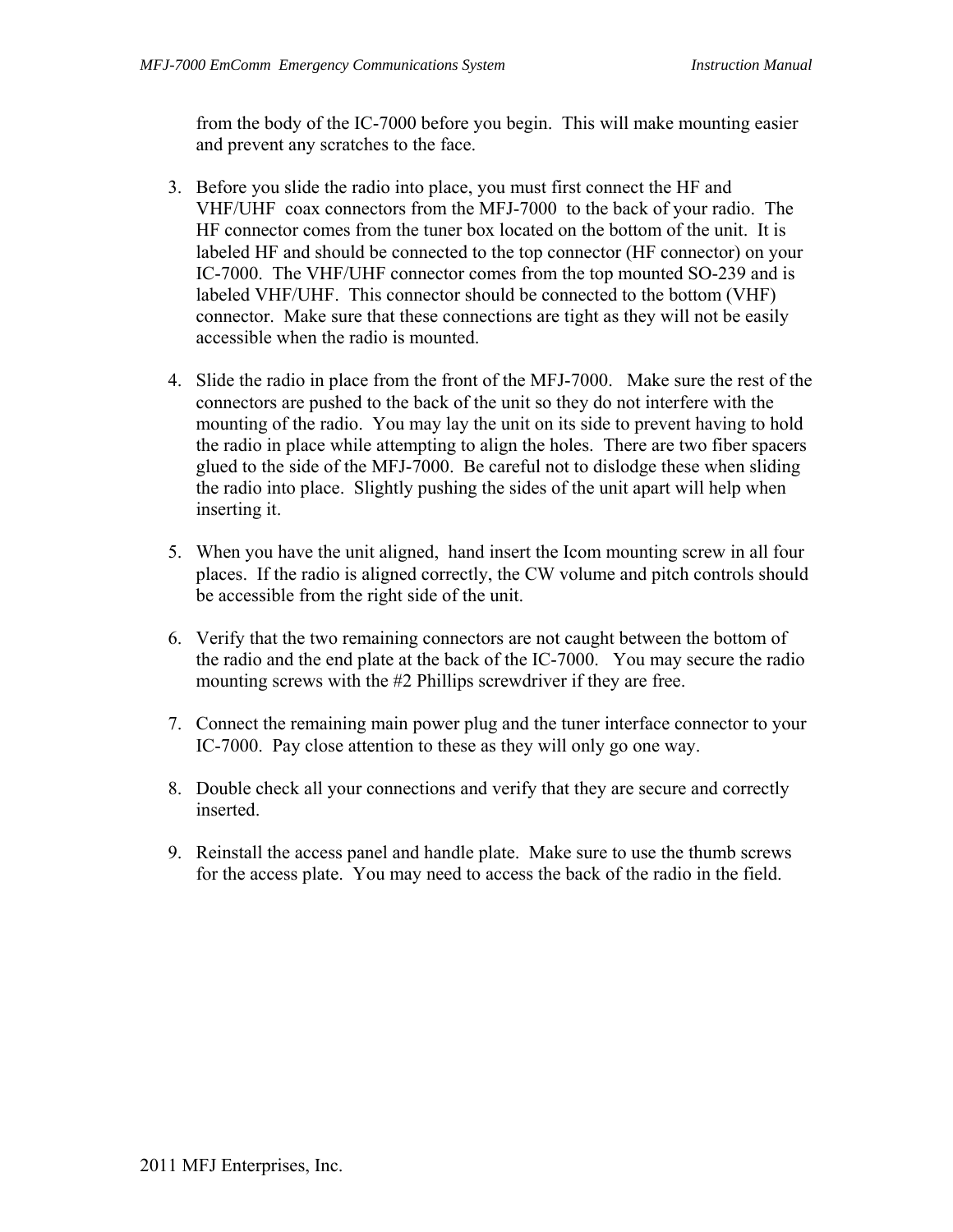

#### **Controls**

1. On/Off This is the main power switch for the MFJ-7000. Pushing this button will begin to charge the capacitors in the voltage conditioner. No operation of the radio will be possible while the charge light is lit. Make sure that the power switch on the IC-7000 is turned off when charging the capacitors. Attempting to operate the radio during the charging cycle will greatly extend the charge time and could damage the charging circuit.

 2. HF antenna selector switch This switch controls which antenna port is selected by the tuner for operation and is accompanied by a single or double beep. When the selector switch is in the onboard position, the top mounted 3/8" coupler and the counterpoise post are connected to the tuner. Use this port to mount a HF whip or other mobile HF antenna and a counterpoise wire. The HF antenna use should be close to resonance at the band in which you intend to operate. *CAUTION* Do not transmit with high power when using an onboard antenna. Follow all safety guidelines for limiting exposure to RF radiation. It is best to use the remote head cable when using the onboard antenna so that the operator can be located away from the transmitter. When the selector switch is in the external position, the coaxial connector on the bottom rear of the unit is selected. Use this port when a remote or outside antenna will be connected using 50 ohm coaxial feedline.

 3. IC-7000 tune button This button, although not located on the MFJ-7000, is what controls the tuner operation. When the IC-7000 is turned on, the tuner is powered up as well. The tuner is initially in standby mode. To activate the tuner and begin the tune sequence, push the tune button on the IC-7000 (make sure you have an antenna connected to the correct port). After the tuner has finished, the red light on the tune button will be illuminated. Pressing the button again will turn off the light and place the tuner into bypass mode. Bypass mode is also selected when you change bands on the IC-7000.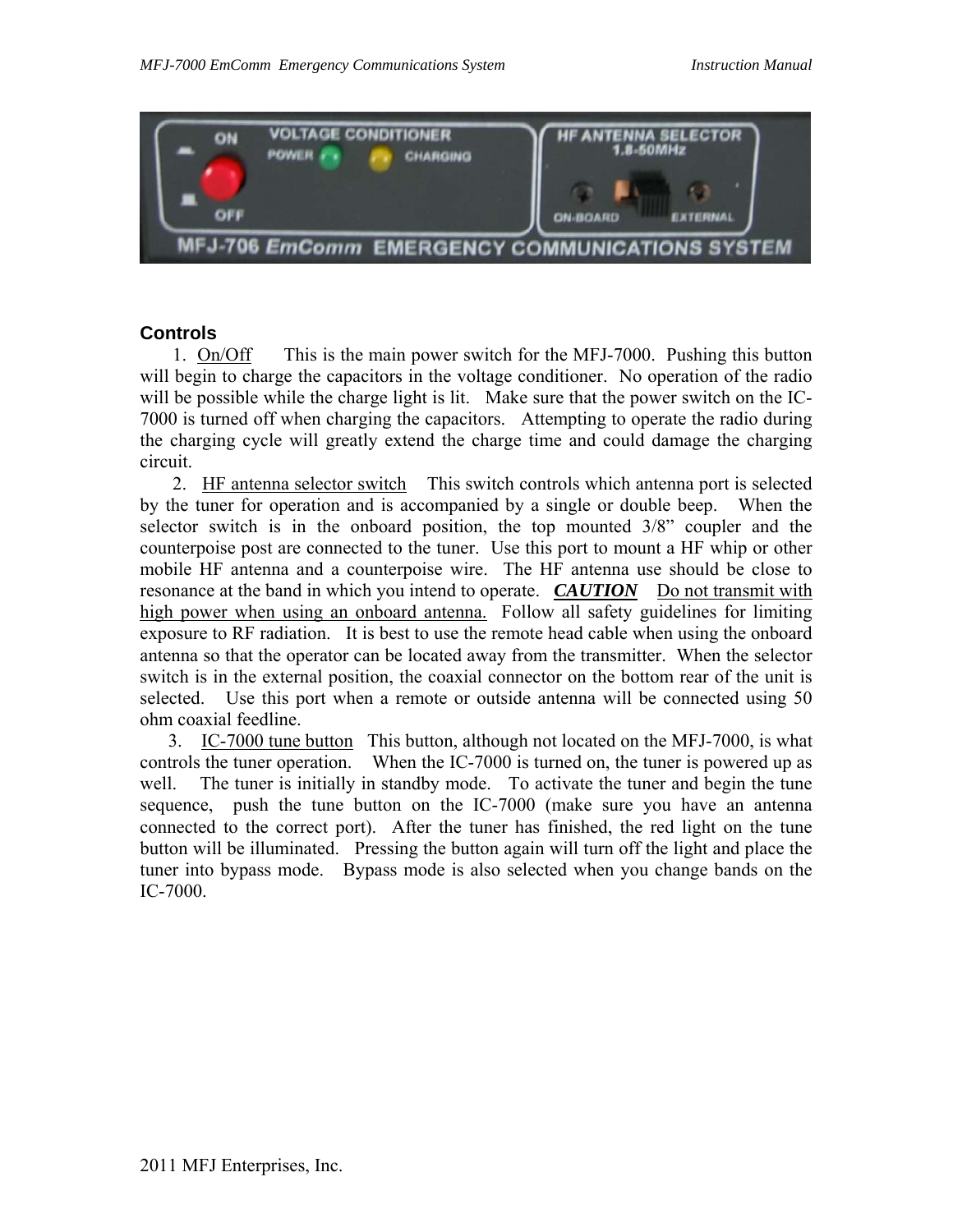#### **Operation**

 Using your IC-7000 in the MFJ-7000 will allow you much more versatility in where and when you operate. Powering your EmComm station can be done by connecting the power cord to an automobile accessory plug or an available power supply with an accessory plug on it. Connect your onboard or external antenna and select the appropriate port for that antenna. Turn the unit on and wait for the charge light to turn off. This will normally take about 30 seconds or less. Once the light is off, turn on the radio and select the frequency that you wish to operate. Once you have determined that the frequency is clear, push the tune button on the IC-7000. Once the tuner is finished a series of beeps will communicate the result of the tuning process.

*Note: During the automatic tuning process, the tuner will make some buzzing noise. These are the relays switching at a very high rate and is normal. Do not be alarmed.* 

When the automatic tuning is completed, a series of beeps indicate the tuned SWR where one beep indicates an SWR of 1.5 or less, two beeps indicate an SWR of 1.6 to 2.0, three beeps indicate an SWR of 2.1 to 2.5, and four beeps indicate an SWR of 2.6 to 3.0. For SWR above 3.0, "SWR" (di-di-dit di-dah-dah di-dah-dit) will be sent in CW and indicates that the tunner was not able to tune the load below 3:1 SWR

# **Miscellaneous**

#### **Antenna Memory**

The "memory resolution" is the width of frequency spectrum that the tuner recognizes as being the same as a tuned frequency already in memory. The memory resolution is approximately 0.1 percent of the lower frequency of each amateur band. For example, the memory resolution on the 40-meter band (7000 to 7300 kHz) is 7 kHz; if the tuner has memorized a setting for 7050 kHz, it will automatically call up this setting for any frequency from 7047 to 7053 kHz. Memory resolution is smaller at lower frequency to accommodate the higher antenna Q and larger at higher frequency where the antenna Q is lower. The memory resolutions for the HF amateur bands 160 through 10 meters are:

| <b>Meter</b> | <b>Frequency Range (kHz)</b>              | <b>Memory Resolution (kHz)</b> |
|--------------|-------------------------------------------|--------------------------------|
| 160          | $1800 - 2000$                             |                                |
| 75/80        | $3500 - 4000$                             |                                |
| 60           | 5330.5, 5346.5, 5366.5, 5371.5 and 5403.5 | 5 memory locations             |
| 40           | $7000 - 7300$                             |                                |
| 30           | $10100 - 10150$                           | 10                             |
| 20           | $14000 - 14350$                           | 14                             |
| 17           | $18068 - 18168$                           | 18                             |
| 15           | $21000 - 21450$                           | 21                             |
| 12           | $24890 - 24990$                           | 25                             |
| 10           | $28000 - 29700$                           | 28                             |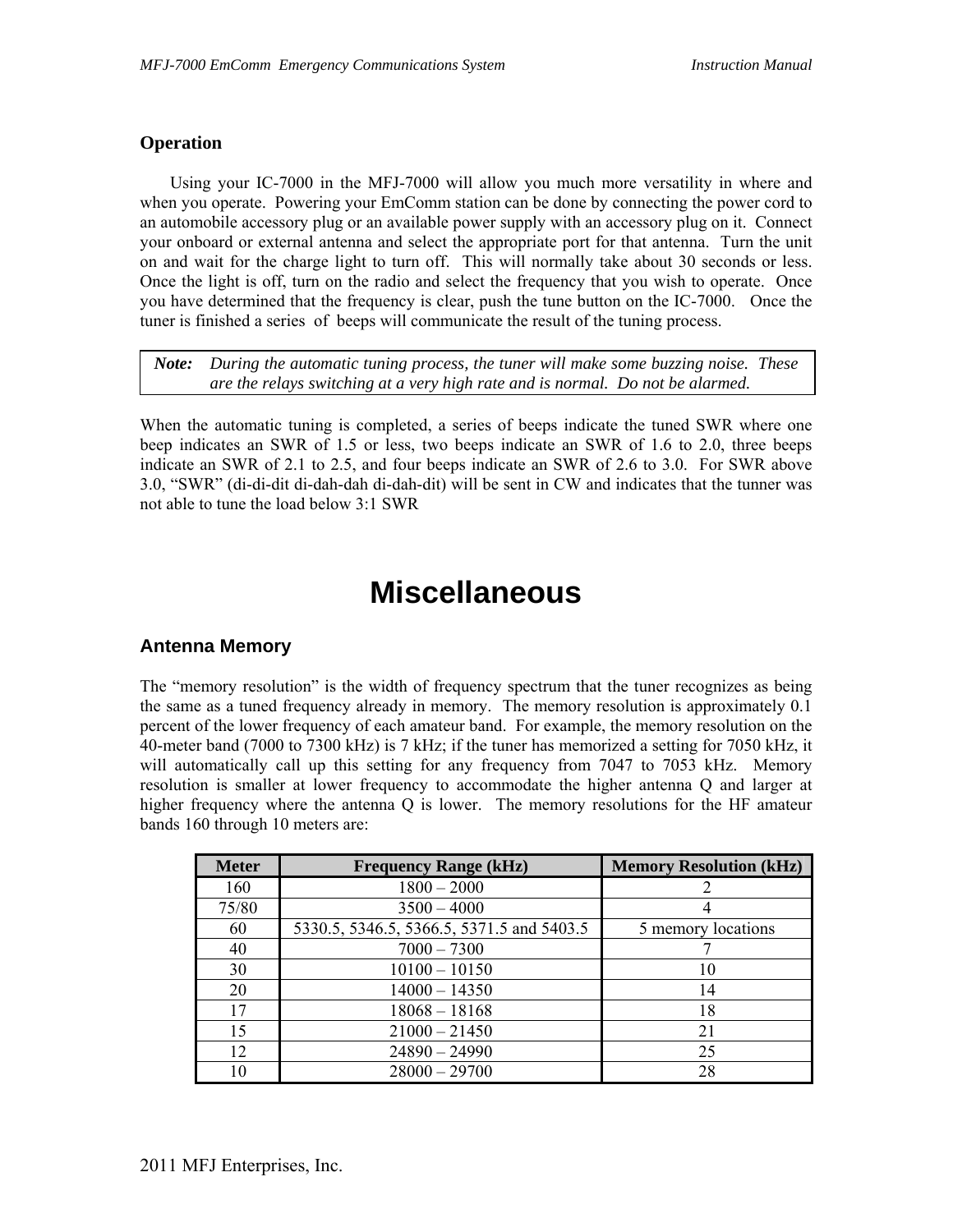#### Table 1. Memory Resolution.

The memory resolution for non-amateur frequency bands between 160 and 10 meters is approximately 0.2 percent of the lower frequency of each band. There are over 2500 memory locations.

### *IntelliTune***TM Algorithm**

When the tuner cannot find an appropriate setting in its memory, it begins its calculation function. It measures the complex impedance of the antenna (load) at the transmitting frequency, then it calculates the LC components needed for a match. Then it fine-tunes the components for minimum SWR. If the tuner cannot calculate the load impedance, it proceeds to an adaptive search algorythm for tuning.

#### **LC Limits**

The upper limits of inductance (L) and capacitance (C) are factory-limited according to frequency and maximum power rating; i.e., higher frequencies need less inductance and less capacitance when the L-network is properly tuned. These limits are built into the MFJ-7000 to prevent matching of extreme load impedance outside the tuner's specification, which may result in excess voltage and/or current across the tuner's components.

#### **Morse Code**

If not enough power is applied for tuning (less than two watts); "QRO" (dah-dah-di-dah di-dahdit dah-dah-dah) will be sent in CW. Increasing the input power above two watts ends this message. If the antenna has a very high swr and the transceivers foldback circuit prevents it from transmitting more that two watts, you will have to adjust the antenna for a closer match.

When input power is too high, the tuner enters a self-protection mode by bypassing the tuner. The tuner will not allow any of its relays to change. This feature prevents damage to your tuner.

If too much power is applied when tuning, the tuner will cease the tuning routine and send "QRP" (dah-dah-di-dah di-dah-dit di-dah-dah-dit) on CW. This occurs when the forward power exceeds 75 watts and the SWR is greater than 3.0, or when the forward power exceeds 125 watts regardless of the SWR.

If the tuning process is activated under these conditions, the tuner will not start the tuning. It will send the appropriate code on CW.

#### **Grounding Hints**

To minimize RFI, single wire feedlines (such as used with Windom or longwire antennas) should be kept away from other wiring. Radiation will be minimized if the single wire feeder runs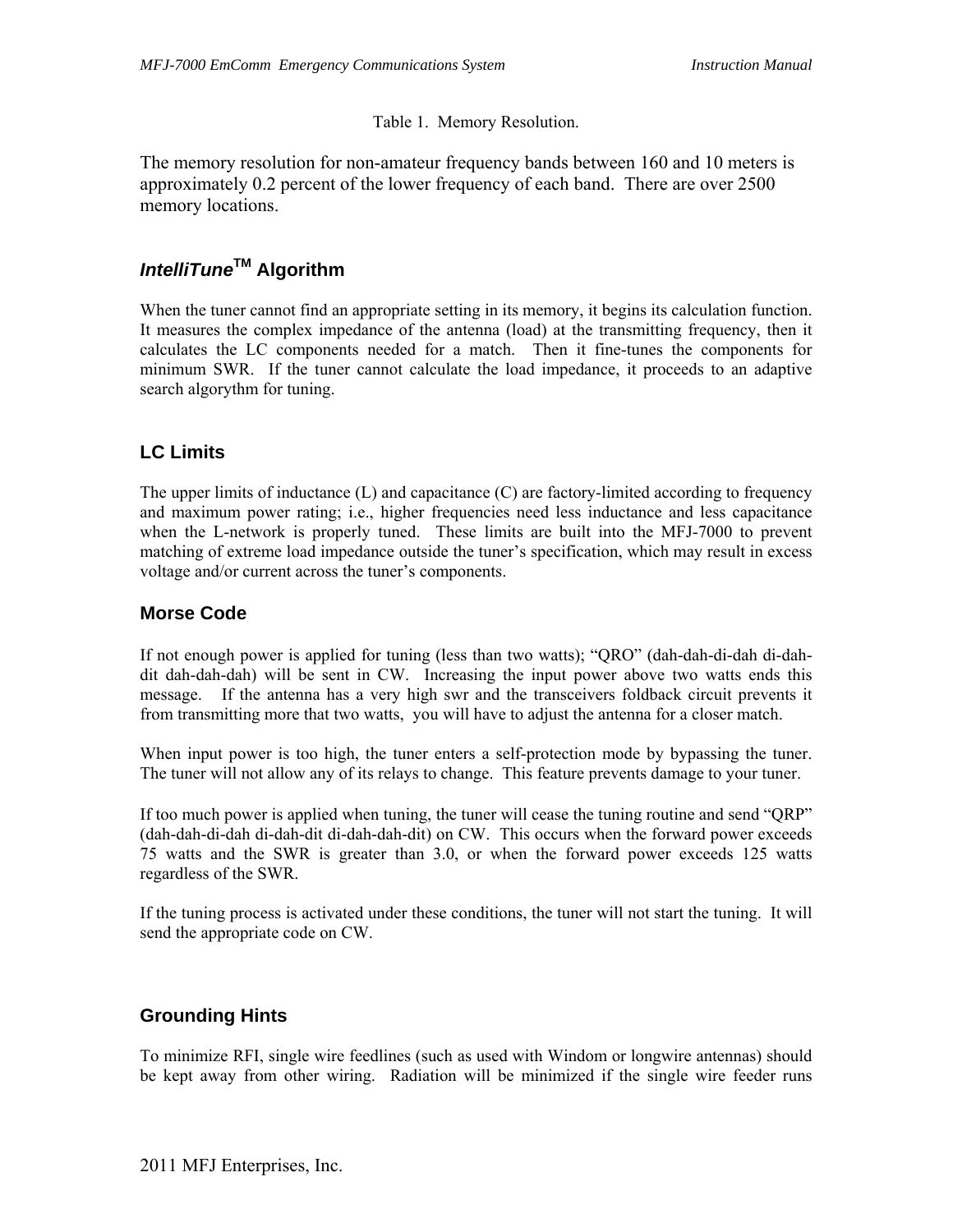parallel and reasonably close to the wire that connects the tuner to the outdoor ground. The antenna feed wire should be adequately insulated to prevent arcing or accidental contact.

For safety, please use good DC and RF grounds. It is particularly important to have a good RF ground when using a single wire feeder. When using a single wire feeder, the tuner needs something to "push" against in order to force current into the single wire feedline. If a good RF ground is not available, RF will usually find its way back into the power line (RFI), transmitter audio circuits (RF feedback), or the operator (RF burns).

Metal water pipes and ground rods provide good DC and AC safety grounds, but they are often inadequate for RF grounding. Ground rods by themselves are almost useless for dependable RF grounding.

RF grounds work much better when "spread out" over a large area, especially when they employ multiple connections directly to the equipment ground point. Metal water pipes, heating ducts, and fences may work (especially if they are connected together with multiple wires), but the best RF grounds are radial systems or multi-wire counterpoises. Radials and counterpoises provide large, low resistance surfaces for RF energy.

RF and lightning travel on the surface of conductors. Braided or woven conductors have high surface resistance to lightning and RF. Ground leads for RF and lightning should have wide smooth surfaces. Avoid the use of woven or braided conductors in RF and lightning grounds unless the lead needs to be flexible.

#### **Antenna System Hints**

#### **Location**

For the best performance, an end-fed longwire wire antenna should be at least one quarter-wavelength long at the operating frequency. Horizontal dipole antennas should be at least a half-wavelength long and located as high and clear as possible. While good RF grounds help the signal in almost any transmitting installation, it is extremely important to have good RF grounds with long wire or other Marconi-style antennas.

#### **Matching Problems**

Most matching problems occur when the antenna system presents an extremely high impedance to the tuner. When the antenna impedance is much lower than the feedline impedance, an *odd quarter-wavelength* feedline converts the low antenna impedance to a very high impedance at the tuner. A similar problem occurs if the antenna has an extremely high impedance and the transmission line is a multiple of a half-wavelength. The half-wavelength line *repeats* the very high antenna impedance at the tuner. Incorrect feedline and antenna lengths can make an otherwise perfect antenna system very difficult or impossible to tune.

One example where this problem occurs is on 80 meters when an odd quarter-wave (60 to 70 feet) open wire line is used to feed a half-wave (100 to 140 feet) dipole. The odd quarter-wave line transforms the dipole's low impedance to over three thousand ohms at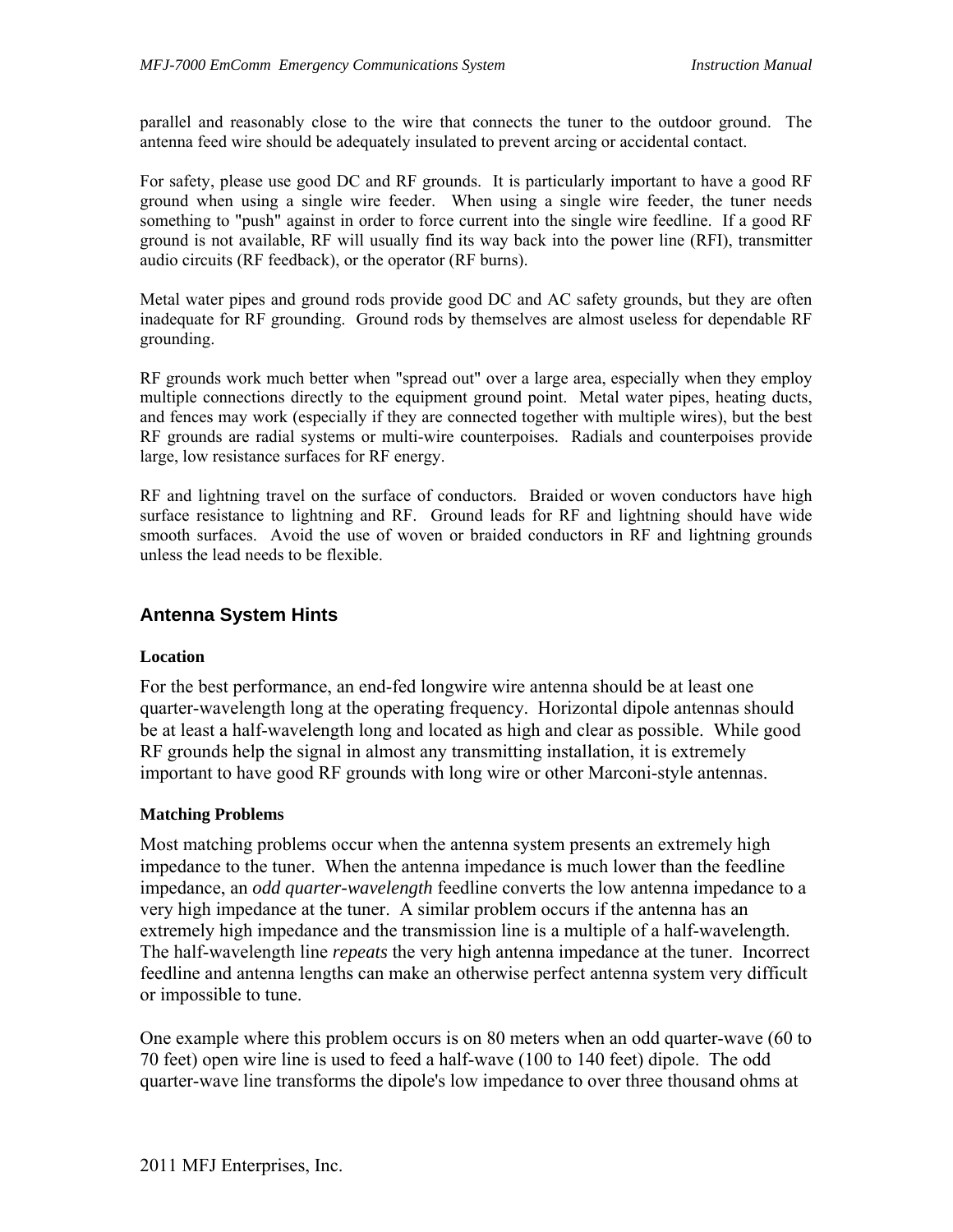the tuner. This is because the mismatched feedline is an *odd multiple* of 1/4 wavelength long. The line *inverts* (or teeter-totters) the antenna impedance.

A problem also occurs on 40 meters with this same antenna example. The feedline is now a multiple of a half-wave (60 to 70 feet) and connects to a full-wave high impedance antenna (100 to 140 feet). The half-wave line repeats the high antenna impedance at the tuner. The antenna system looks like several thousand ohms at the tuner on 40 meters.

This places enormous strain on the tuner components, since voltages can reach several thousand volts. This can cause component arcing and heating.

The following suggestions will reduce the difficulty in matching an antenna with a tuner:

- Never center feed a half-wave multi-band antenna with a high impedance feedline that is close to an odd multiple of a quarter-wave long.
- Never center feed a full-wave antenna with a feedline close to a multiple of a half-wave long.
- If this tuner will not "tune" a multi-band antenna, add or subtract 1/8 wave of feedline (for the band that won't tune) and try again.
- Never try to load a G5RV or center fed dipole on a band below the half-wave design frequency. If you want to operate an 80-meter antenna on 160 meters, feed either or both conductors as a longwire against the station ground.

To avoid problems matching or feeding any dipole antenna with high impedance open wire lines, avoid the following lengths.

| 160 meters dipole: | Avoid 130, 260 ft        |
|--------------------|--------------------------|
| 80 meters dipole:  | Avoid 66, 135, 190 ft    |
| 40 meters dipole:  | Avoid 32, 64, 96, 128 ft |

Some slight trimming or adding of feedline may be necessary to accommodate the higher bands.

#### *WARNING*

**To avoid problems, a dipole antenna should be a full half-wave on the lowest band. On 160 meters, an 80 or 40 meters antenna fed the normal way will be extremely reactive, with only a few ohms of feedpoint resistance. Trying to load an 80 meters half-wave dipole (or shorter) antenna on 160 meters can be a disaster for both your signal and the tuner. The best way to operate 160 meters with an 80 or 40 meters antenna is to load either or both feedline wires (in parallel) as a longwire. The antenna will act like a "T" antenna worked against station ground.**